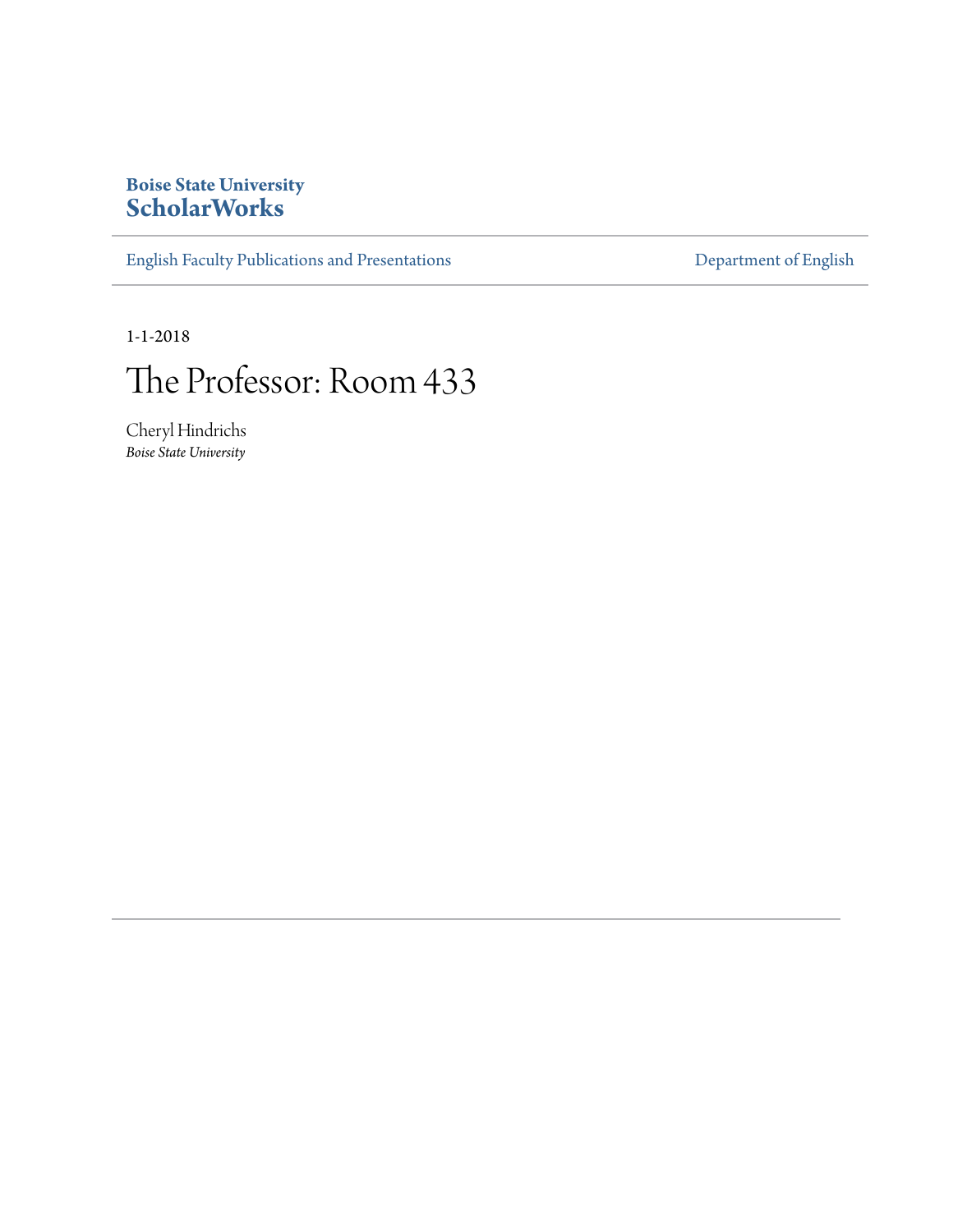

*Volume 13 Issue 2 2018*

## **The Professor**

*Room 433*

## *Cheryl Hindrichs*

 If I should die in this sterile bed think not this of me, me paging listlessly through one of those magazines that eddy as flotsam here. Let me be found not with an expired glossy slippery, over my cavernous chest a surreal bust and brilliant white teeth or, perhaps seeming clenched as if she knew of the skeleton stretched beneath her. Instead, when the monotone drops from beating, Find me with Beckett or Barnes, Whitman or Woolf. Rather than Judy pronouncing justice, let there be silence in this corner of a hospital wing, or, if you must, let a fly buzz. arched, grinning beating, ceases.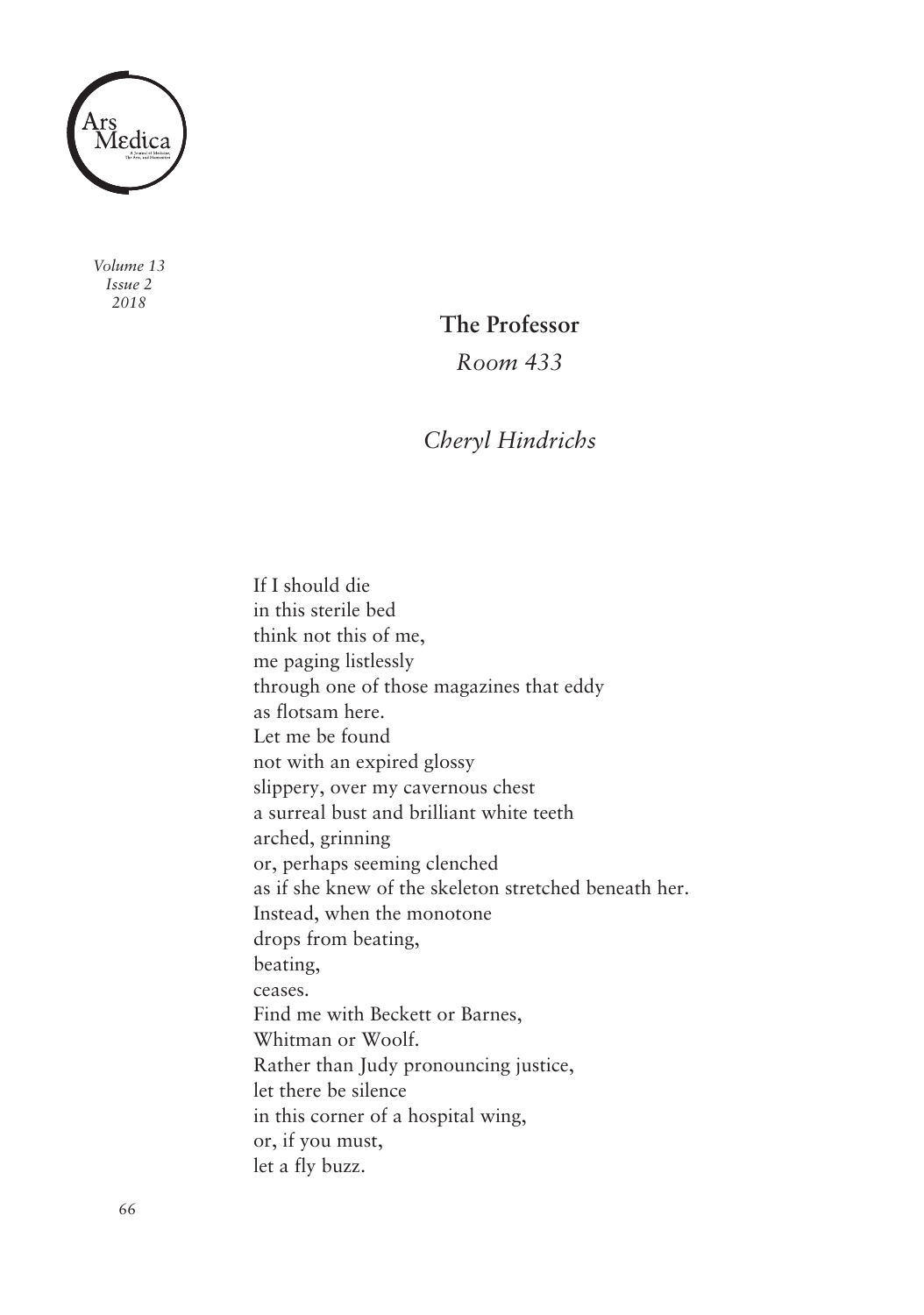Judy, of course, is ubiquitous elbowing around corners, there when I've dozed and the nurses come through. perhaps others are comforted by the theme with variation? Black robes and white jackets. Red halter tops and blue smocks.

 We each have our nightstands practical—space for a cup with bendable straw, the vomit bag like a coiled snake, but also a bit of space left over, and here we place our totems. This is how we know them, like planets, or skiffs, that come and go the orbit of the ward. A vase of tulips, color yellow, for the woman who hums the ice cream truck song, A stuffed cat with stripes and sleepy eyes, for a man who hugs a pillow all day and night. A bowl with fruit-shaped candies like faded gems, for the woman who dials hospitality several times a day, "no calls? no calls?" of sorts, the others, incessantly,

 And, finally, and most improbably the nightstand with the fly swatter, Although in all my time here I have seen neither fly, nor cockroach. once I thought I saw a white cabbage moth dancing at the window pane, as, often in the garden, I recall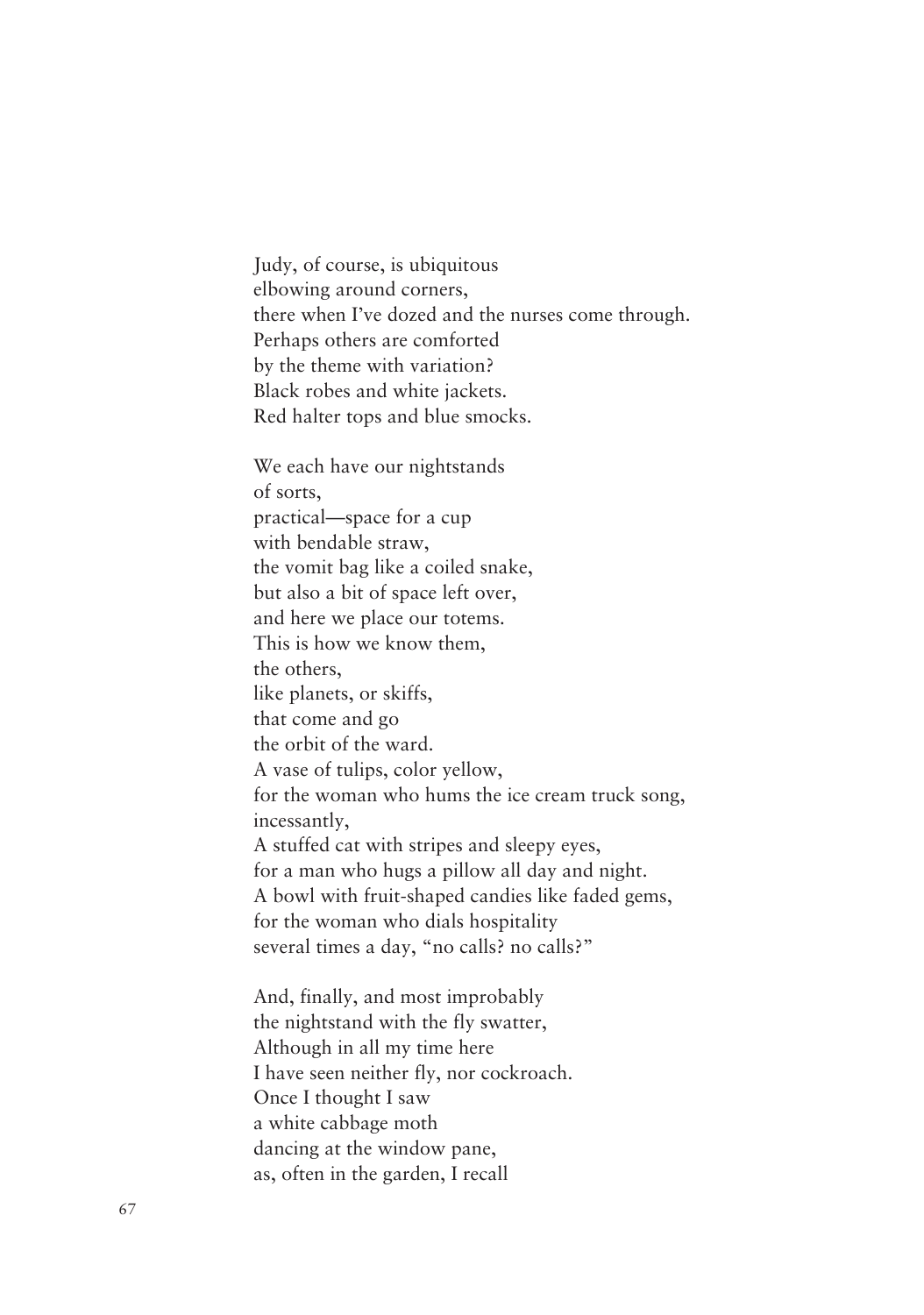that ghost dancing its own melody over the hollyhocks. But it was a trick of the light or my eyes. Not even a spider of the smallest sort, not even a fruit fly! And here where fruit is hauled in, basket piled, waxed, enormous, impermeable, impossible as the cut-glass candies. surely some fruit fly might crouch in the paper grass? They must have a man just for flies, an emperor of insects, escorting them out, under Judy's righteous intonation. could a swatter keep her at bay? or slap at solemn pronouncements, a thwap at death.

 on my table, A young man, once my student, placed it there delicately, in the empty space. But I haven't lifted the cover. Despite the long empty hours, the high windows. I haven't sought the release of the "M," gigantic, wonderful, across the first page. To do so now would mean to return to look, merely look at, the passionate imagined intimacy that was Him (behind the "M") and me. It would mean a return, not to the field itself a book. Inscribed probably. trumpeting